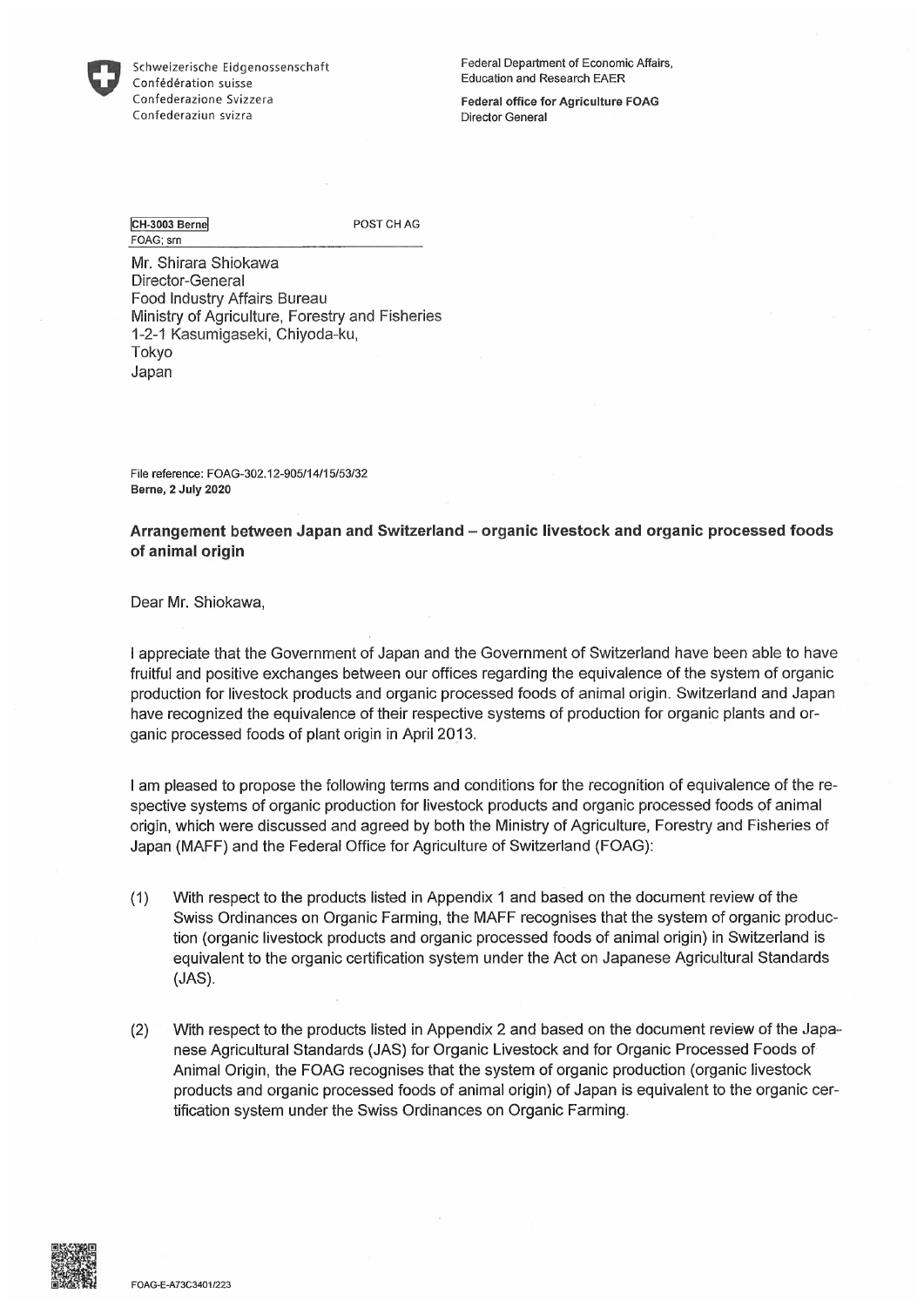- (3) The present mutual recognition arrangement is subject to the following conditions:
	- a. The MAFF and the FOAG may notify, at any time, to the other party their decision to terminate this arrangement. The termination shall take effect 90 days after the date of receipt of the notification by the other party
	- b. The MAFF will conduct its on-site assessment in Switzerland as soon as the Covid-19 crisis allows it to formally complete its equivalency determination.

If the proposed terms and conditions as set out above are acceptable to the MAFF, I have the honour to suggest that this letter, together with the MAFF's reply and its Appendices as integral part thereof, shall constitute an agreement between Switzerland and Japan. The arrangement together with its Appendices shall enter into force on the date of receipt of the reply of the MAFF by Switzerland, at the earliest on July 16, 2020.

Switzerland is open to discuss with Japan in the future the restrictions on the scope of origin of organic ingredients.

The successful exchange of letters between the Government of Japan and the Government of Switzerland regarding this organic equivalence arrangement will help to further develop the trade of organic food products between our two countries, for the benefit of our consumers and in the interest of Japanese and Swiss companies engaged in producing and trading organic products and foodstuffs.

Yours sincerely,

Christian Hofer Director General

Appendix 1: Swiss Livestock Products Appendix 2: Japan Livestock Products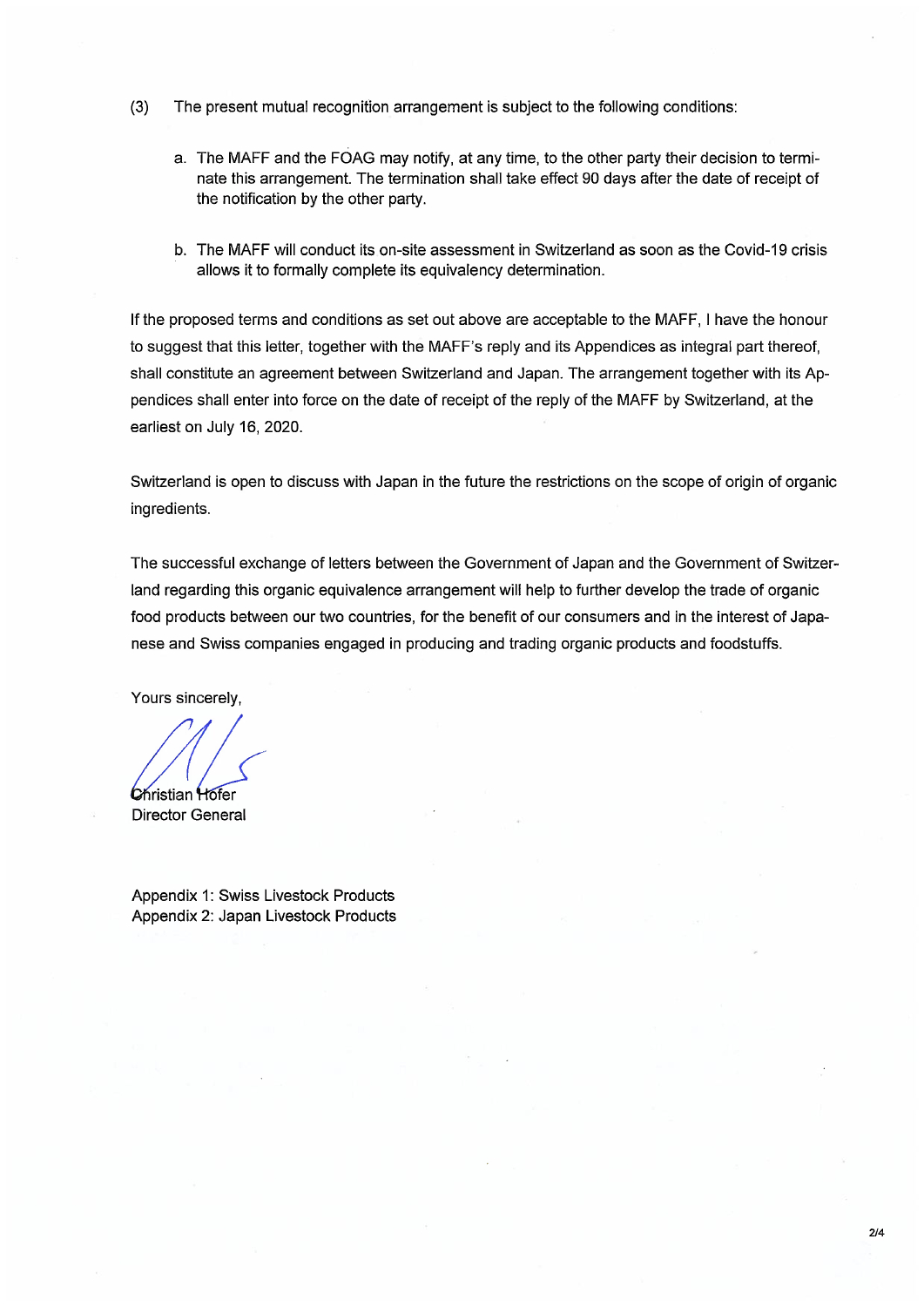## Appendix 1 Swiss Livestock Products

- A. A Swiss livestock product or processed food containing ingredients of animal origin may be sold, labeled, and represented as organic in Japan if it is:
	- 1. Certified as organic under the Swiss Ordinances on Organic Farming, and limited to the specified scope of the livestock by Organic JAS; and
	- 2. Grown, produced or processed in Switzerland
- B. A Swiss organic livestock product covered in Paragraph A above and imported into Japan:
	- 1. Must be accompanied by an export certificate that is stipulated in the Act on Japanese Agricultural Standards (Act No. 175 of 1950) art. 12 section 1; and
	- 2. Must be imported into Japan by a JAS-certified importer.
- C. The Swiss Federal Office for Agriculture (FOAG) will notify the Japanese Ministry of Agriculture, Forestry and Fisheries (MAFF) in a timely manner of any instances of the following:
	- 1. Changes with respect to Swiss competent authority, Swiss accreditation service (SAS) and accredited certification bodies;
	- 2. Proposed and final regulations and guidelines in Switzerland that may affect this Appendix; and,
	- 3. Notifications of non-compliances that may affect the organic status of Swiss livestock products covered in Paragraph A above.
- D. Following advance notice from the MAFF, the FOAG will permit MAFF officials to conduct on-site evaluations in Switzerland to verify how the Swiss organic control system, including the monitoring supervisory activities carried out by the competent authorities works and how the certification bodies carry out the requirements of the Swiss organic ordinances. The FOAG will cooperate and assist the MAFF, to the extent permitted under domestic law, in carrying out these on-site evaluations.
- E. The FOAG will provide to the MAFF the following documents in each calendar year by 31 March:
	- 1 A report that contains information regarding the types and quantities of Swiss livestock products exported under this Appendix over the prior calendar year;
	- 2 A report that contains the types of non-compliances identified by the FOAG during any supervision, and steps taken by the FOAG to ensure that non-compliances were corrected; and
	- 3. A list of certification bodies accredited and supervised by the FOAG within the scope of the Swiss Ordinances on Organic Farming
	- 4. A list of the certified operators exporting livestock products or processed foods containing ingredients of animal origin to Japan according to the Swiss Ordinances on Organic Farming.